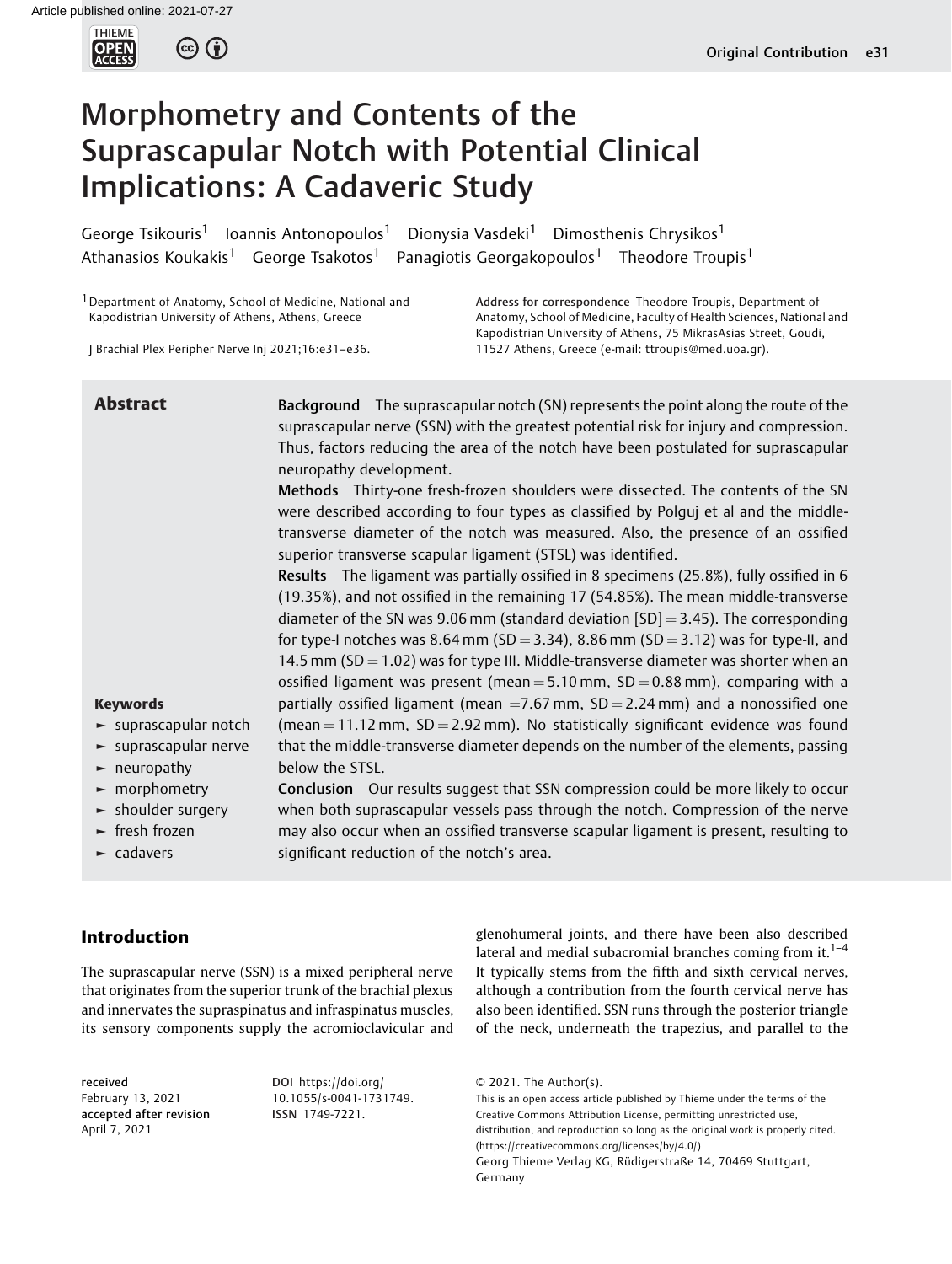omohyoid muscles. It enters the supraspinous fossa through the suprascapular notch (SN), running under the superior transverse scapular ligament (STSL), then passes deep to the supraspinatus muscle and after passing through the spinoglenoid notch, it reaches the infraspinous fossa.

The SN is a bony depression in the lateral part of the superior border of the scapula, situated medially to the coracoid process. The SN is normally bridged by the STSL, creating an osteofibrous tunnel. STSL may be ossified, converting so the SN into an osseous foramen, causing stenosis of the notch and possible compression of the nerve. Ossification of STSL ranges from 0.3 to 13.6%, and its frequency varies according to the region.<sup>1,5,6</sup>

SSN constantly runs through the SN, most commonly accompanied by the suprascapular vein, while the suprascapular artery runs over the STSL. However, the courses of the associated suprascapular vessels are subject to significant variation.<sup>7-9</sup>

The suprascapular vein starts in the infraspinatus fossa, after passing through the spinoglenoid notch enters the supraspinous fossa, and following ascends to the SN. It most commonly crosses the SN running under the STSL along with the SSN and then travels with the suprascapular artery and finally empties into the external jugular vein.<sup>10</sup> It is, though, common the SSV's course over the STSL.

The suprascapular artery derives from first part of the subclavian artery, most commonly as a branch of the thyrocervical trunk. Less frequently, it may originate from the internal thoracic artery (1–1.5%), the costocervical trunk (1%), or the dorsal scapular artery.<sup>11</sup> It runs laterally and anteriorly to the anterior scalene muscle, crosses the proximal brachial plexus and the subclavian artery, and then travels parallel with the clavicle. After passing through the inferior belly of the omohyoid muscle, it reaches the superior margin of the scapula and enters the supraspinous fossa passing above the STSL to supply the supraspinatus muscle.<sup>12,13</sup> This course of the suprascapular artery can help the surgeon identify it and then the SSN that will usually be in an inferior surgical plane. However, there have been described cases in which the artery was passing beneath the STSL, along with the SSN. In these cases, the variant course of the artery was accompanied by a variation of its origin, arriving from either the first part of the axillary artery or the third part of the subclavian artery. $11$ 

The SN represents the point along the route of the SSN with the greatest potential for its injury and compression, therefore it is a region of paramount importance for the development of suprascapular neuropathy. $5,14$ 

Suprascapular neuropathy is a symptomatic syndrome, affecting mainly patients under the age of 35 years, presenting as dull with chronic pain of the shoulder associated with weakness of the arm.1,8,14 It has been estimated that of all shoulder pains in the whole population, 1 to 2% are due to this syndrome, while in international-level high-performance volleyball players, its occurrence can be as high as 33%.1,2,5

Many factors have been associated with the etiopathogenesis of suprascapular neuropathy. Anatomical variations of the structures forming this osteofibrous tunnel, the shape and size of the notch or direct compression of the nerve by a mass in this region (e.g., ganglion/labral cyst and tumor) may be the cause of SN neuropathy. Moreover, repetitive irritation in overhead activities, continuous traction secondary to a rotator cuff tear, or inflammation of the nerve can all result in neuropathy through the "sling effect" which means pressure of a sharply shaped SN's border on the SSN.<sup>1,6,8,15,16</sup> Ossification of the STSL has also been implicated with the development of SSN entrapment syndrome.<sup>8,15</sup>

In the present study, we describe our findings after dissection of 31 fresh-frozen cadaveric shoulders. Anatomical variations, middle-transverse diameter of the SN, and ossification of the STSL were recorded. Correlations of the results of our measurements with aim to reveal potential causes of SN stenosis and SSN entrapment was attempted.

# Materials and Methods

Thirty-one fresh-frozen cadaveric shoulders were dissected at the Dissections' Hall of Department of Anatomy of Medical School in the University of Athens. Each cadaveric material used in this study derived from body donation, with informed consent signed by the donor.<sup>17</sup> In all donors, a horizontal incision along the clavicle was performed initially. Following, the skin was separated from the trapezius, deltoid, and pectoralis major muscles. Trapezius and deltoid muscles were disinserted, so that the supraspinatus, infraspinatus, and subscapularis muscles to get exposed. Retraction of the supraspinatus muscle from the supraspinatus fossa allowed visualization of the SN. The content of the SN was described and the arrangement of the corresponding nerve, artery, and vein in relation to the STSL was noted according to classification by Polguj et al, since it is a simple, reproducible system based on geometrical measurements.<sup>9</sup>

Furthermore, the presence of an ossified STSL was anatomically evaluated via direct visualization after cleaning the STSL from the surrounding soft and fat tissue and for the hardness offered during its cut. The extent of the STSL's ossification was categorized as either "partial" or "full" based on the length of the STSL being ossified. A "fully ossified" STSL was ossified all across its length, forming an osseous foramen. A "partially ossified" STSL was only at a portion of it ossified. No histological stain was used.

In addition, the width (middle-transverse diameter) of the SN was measured as the maximal distance between its lateral and medial borders ( $\blacktriangleright$ Fig. 1). The measurements were made using a Würth digital Vernier caliper (accuracy of 0.01 mm) and recorded in the form of tables. For statistical analysis, STATA MP13 was used. Statistically significant difference was considered if  $p < 0.05$ .

### Results

In all specimens, the SSN travelled below the STSL. Polguj et al in 2013 suggested a classification system regarding the arrangement of the SSN, artery, and vein at the SN. As per this classification system, there are four types describing the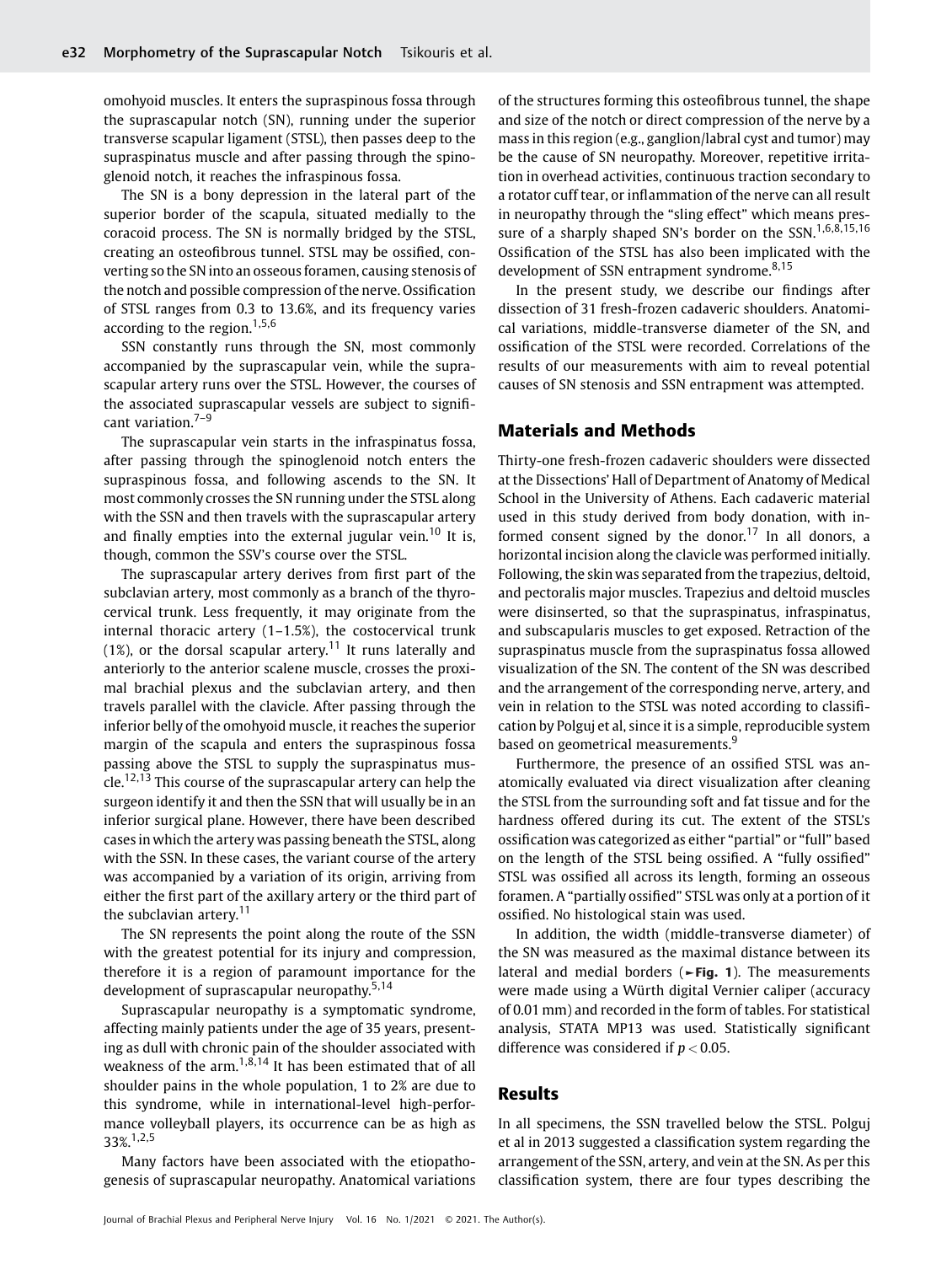

Fig. 1 Illustration of the scapula's upper part, showing the distance measured as the SN's middle-transverse diameter (red double arrow). SN, suprascapular notch; STSL, superior transverse scapular ligament.

topography of these elements at the SN. In type I, the artery runs above the STSL, while the nerve and the vein pass beneath the ligament ( $\blacktriangleright$ Fig. 2). In type II, only the nerve passes under the ligament, while both vessels cross over it (►Fig. 3). In type III, suprascapular artery, vein, and nerve pass under the ligament (►Fig. 4); and in type IV, all other variants of these structures are involved.<sup>9</sup> In our study, 22 of 31(70.97%) shoulders were classified as type I, 7 of 31 (22.58%) shoulders as type II, 2 of 31 (6.45%) as type III, and none (0%) as type IV. The mean middle-transverse diameter of the SN was 9.06 mm (standard deviation [SD]  $=$  3.45). The corresponding for type-I notches was 8.64 mm  $(SD = 3.34)$ , 8.86 mm  $(SD = 3.12)$  was for type II, and 14.5 mm  $(SD = 1.02)$  was for type III ( $\blacktriangleright$ Table 1). One-way analysis of variance (ANOVA) was performed to evaluate if the mean middle-transverse diameters were different among the three groups based on the classification by Polguj et al (►Fig. 5).

Mean middle-transverse diameter wasn't statistically different among the groups.

The STSL was partially ossified in 8 specimens (25.8%), fully ossified in 6 shoulders (19.35%), and not ossified in the remaining 17 shoulders (54.85%). Middle-transverse diameter was shorter when an ossified STSL was present (mean  $=$  5.10 mm, SD  $=$  0.88 mm), comparing with a partially ossified STSL (mean  $=$  7.67 mm, SD  $=$  2.24 mm) and a nonossified STSL (mean  $= 11.12$  mm,  $SD = 2.92$  mm). We have statistically significant evidence at  $p = 0.0001$  to show that there is a difference in mean middle-transverse diameters in the scapulae with a fully ossified STSL compared with partially ossified STSL and nonossified STLS. Tukey's pot hoc analysis revealed that the reduction from nonossified STLS to fully ossified STSL (-5.78, 95% confidence interval [CI]: [-8.67, -2.89]) and also the reduction between nonossified STLS and



Fig. 2 Type-I content of the SN according to the classification used (normal anatomy). SN, suprascapular notch; SSN, suprascapular nerve; SSV, suprascapular vein; STSL, superior transverse scapular ligament.



Fig. 3 Type-II content of the SN according to the classification used (only the nerve through the notch). SN, suprascapular notch; SSN, suprascapular nerve; SSV, suprascapular vein; STSL, superior transverse scapular ligament.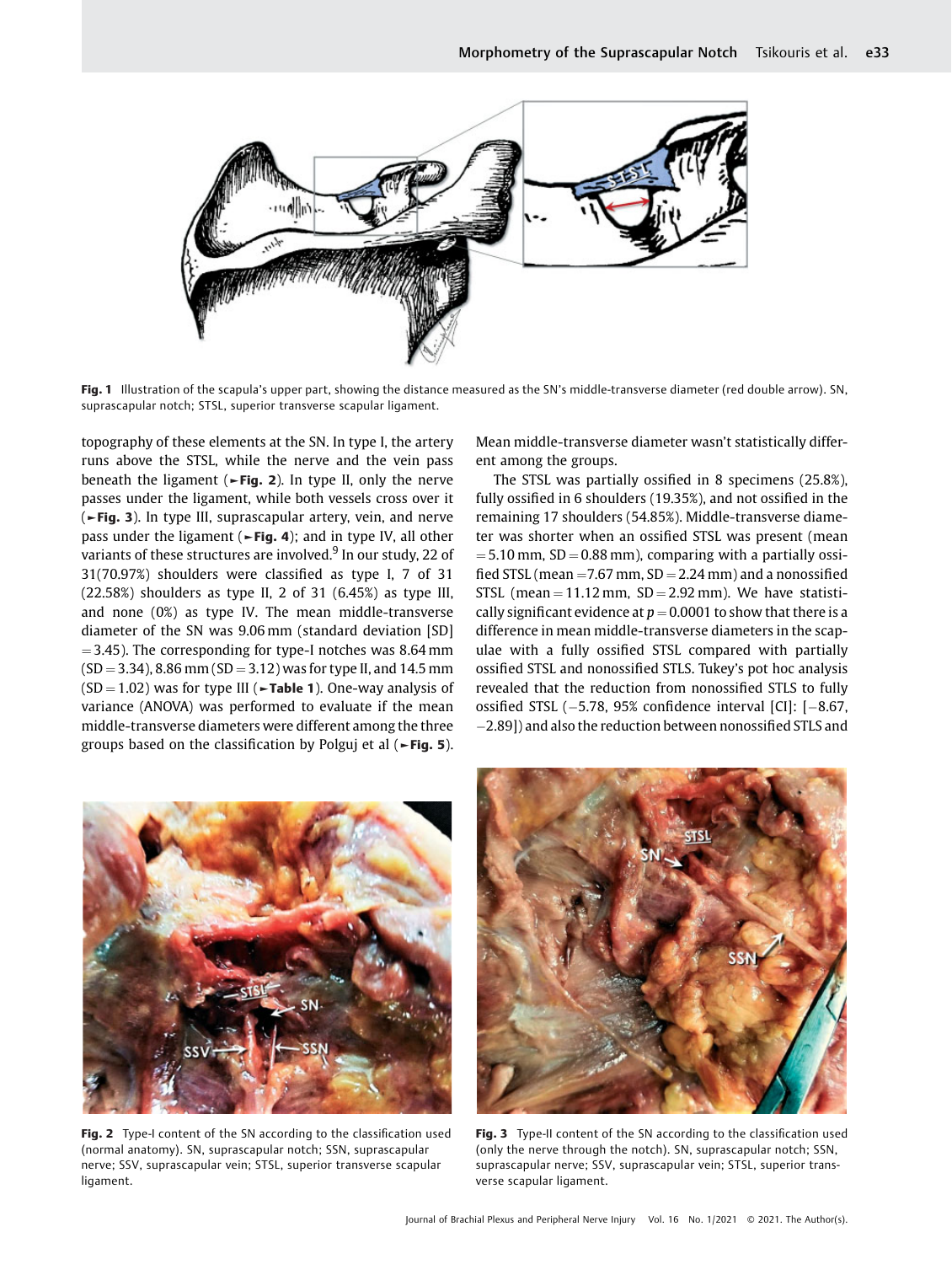

Fig. 4 Type-III content of the SN according to the classification used (nerve and both vessels through the notch). SSA, suprascapular artery; SN, suprascapular notch; SSN, suprascapular nerve; SSV, suprascapular vein; STSL, superior transverse scapular ligament.

partially ossified STLS (-3.21, 95% CI: [-5.82, -0.6]) were statistically significant ( $p < 0.05$ ), but no statistically significant difference found between fully ossified STLS and partially ossified STLS (►Table 2).

### Discussion

The SN is a very heterogeneous anatomical region, characterized by many anatomical variations, which may predispose to suprascapular neuropathy. Traction injuries, direct trauma, compression by ganglion cysts or tumors, variations in the morphology of neighboring soft tissues, or even a hypertrophied subscapular muscle may contribute to its development.1,8,14,15 Additionally, suprascapular neuropathy development has been associated with autoinflammatory



Fig. 5 Variance of SN middle-transverse diameter depending on SN content type according to Polguj's classification.

diseases, specifically rheumatoid arthritis and systematic lupus erythematosus.18,19 SSN neuropathy has been described as a symptomatic syndrome related with weakness of the arm, difficulty in external rotation, and abduction, followed by atrophy of the infra- and supraspinatus muscles and a deep, dull, and chronic pain in the posterior and lateral aspects of the arm and shoulder, with occasional radiation down to the arm or up into the neck.<sup>1,8,14</sup> It mainly affects males and it occurs in patients younger than 35 years of age.<sup>7,14</sup>

Embryologically, all main vessels are derived from a primary plexus of small vessels. During this phase, some vessels enlarge and develop definite channels, while other vessels may regress. Therefore, it is during this phase of the vessels that variations of either the origin or the course of the vessels may occur.<sup>13,20</sup>

The route of the SSN through the SN is constant, as it always runs beneath STSL. However, the locations of the corresponding artery and vein vary.<sup>7</sup> There have been two classification systems describing the arrangement of the suprascapular triad at the area of notch by Yang et al in 2012 and Polguj et al in 2013. $4,6$  Yang et al distinguished

Table 1 Middle-transverse diameters categorized by SN's content type (classification by Polguj et al)

| Scapulae | n(%)       | Mean (mm) | $SD$ (mm) | Min (mm) | Max $(mm)$ |
|----------|------------|-----------|-----------|----------|------------|
| Type i   | 22 (70.97) | 8.64      | 3.36      | 4.02     | 14.97      |
| Type II  | 7 (22.58)  | 8.86      | 3.12      | 5.82     | 13.94      |
| Type III | 2(6.45)    | 14.05     | 1.02      | 13.78    | 15.22      |
| Total    | 31 (100)   | 9.06      | 3.45      | 4.02     | 15.22      |

Abbreviations: Max, maximum; Min, minimum; SN, suprascapular notch; SD, standard deviation.

Table 2 Results of pairwise comparison of notch transverse diameters regarding STSL ossification status

| STSL type                                  | Contrast | <b>SE</b> | Turkev  | <i>p</i> -Value | 95% CI  |         |
|--------------------------------------------|----------|-----------|---------|-----------------|---------|---------|
| Full ossification vs. nonossification      | $-5.78$  | .16       | $-4.96$ | 0.0001          | $-8.67$ | $-2.89$ |
| Partially ossification vs. nonossification | $-3.21$  | 1.05      | $-3.05$ | 0.014           | $-5.82$ | $-0.6$  |
| Partial vs. full ossification              | 2.57     | .31       | 95. ا   | 0.143           | $-0.7$  | 5.83    |

Abbreviations: CI, confidence interval; SE, standard error; STSL, superior transverse scapular ligament.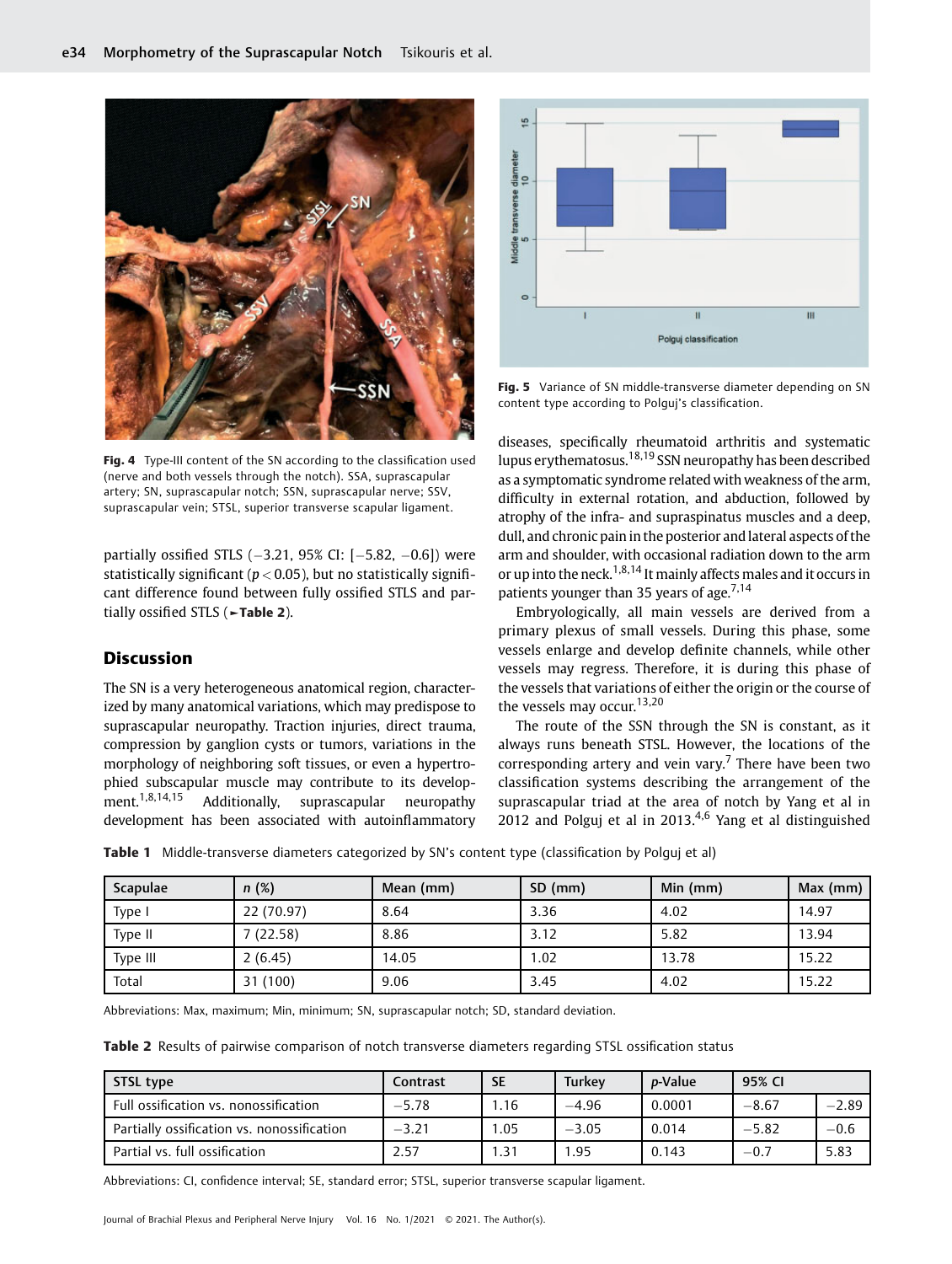three types based on an examination of 103 shoulders. In type I (60 shoulders; 59.4%), all suprascapular vessels pass over the STSL; in type II (30 shoulders; 29.7%), the vessels cross over and under the STSL simultaneously; in type III (11 shoulders; 10.9%), all vessels run under the STSL.<sup>4</sup> Furthermore, type II has been divided into four subtypes, regarding the location of the suprascapular vein related to the STSL and the presence of additional veins.<sup>4</sup> Polguj et al described four types of suprascapular triad topography. In type I (61.3%), the artery runs above the STSL, while the nerve and the vein pass beneath the ligament. In type II (17%), only the nerve passes under the ligament, while both vessels cross over it. In type III (12.3%), suprascapular artery, vein, and nerve lie under the ligament; and in type IV (9.4%), all other variants of these structures are involved.<sup>9</sup>

Our findings were in accordance with the classification of Polguj et al, that is, type I was the commonest type, but our percentages were slightly higher than the ones proposed by Polguj et al. The smaller sample size in the present study and the variance in location of the suprascapular triad depending on the population studied may be the reasons for this difference in percentages.

Complete ossification of the STSL ranges from 0.3 to 13.6%, and the frequency varies according to the region. $6$  In our study 6 out of 31 shoulders presented a completely ossified STSL, stating 19.3% of the shoulders were studied. This is a quite high percentage, comparing with other similar studies by Sinkeet et al (3%), Rengachary et al (4%), Agrawal et al (7.14%), Polguj et al (0–7%), Natsis et al (0%), Adewale et al (8%), and/or Bayramoğlu et al (12.5%).1,2,10,14,16,21–<sup>23</sup> Furthermore, in our study partial ossification of the STSL was observed in 8 out of 31 scapulae (25.8%) which is higher to the observations made by Agrawal et al (5.76%), Long et al (6%), Dunkelgrun et al (12%), and Ticker et al (18%)<sup>1,8,24,25</sup> but quite similar with the findings by Polguj et al (23.3%). In our study, SN with an ossified STSL presented with a shorter middle-transverse diameter  $(5.16 \pm 0.98 \text{ mm})$  comparing with shoulders with a nonossified STSL  $(11.12 \pm 2.93 \text{ mm})$ . A short middle-transverse diameter indicates a narrow notch which may predispose patient to suprascapular neuropathy.<sup>14</sup> It is worth mentioning that ossification of the STSL has been histologically proven to lead to compression of the SSN even without evident neuropathy-associated symptoms.<sup>26</sup>

The mean middle-transverse diameter was also calculated after the SNs were distinguished based on their content. The diameter for type-I notches was  $8.64 \pm 3.36$  mm,  $8.86 \pm 3.12$  mm for type II, and  $14.05 \pm 1.02$  mm for type III. Similar were the findings at a study performed by Polguj et al that reported middle-transverse diameter  $7.68 \pm 2.34$  mm for type I,  $7.98 \pm 2.29$  mm for type II, and  $9.17 \pm 2.63$  mm for type III. In that study, middle-transverse diameter was calculated on computer tomography scanning of scapulae.<sup>14</sup> The fact, no statistically significant difference was found between the different types of SN diameters which indicates that the diameter is not bigger in an SN type III in which both suprascapular vessels pass through the notch with the SSN, and as a result, an SSN compression inside the canal may be more likely to occur.

# Limitations of the Study

The present study is anatomically orientated, based on cadaveric material. It was strictly focused on the possible clinical impact of STSL and SN morphological features and SN's contents. For this reason, other morphometrical features of the scapulae dissected were not taken under consideration. Also, demographical characteristics of the donors, such as gender age, weight, and height, are not presented in this study. Finally, another limitation of our study might be the relatively small sample size.

#### Conclusion

There are numerous anatomical conditions that may predispose to SSN compression and resulting neuropathy, some of which are SN shape and STSL ossification. The number of elements passing beneath the STSL seems not to play a significant role in the SN's width and area and thus, it could be assumed that SSN compression is more likely to happen when it is accompanied by both suprascapular vessels under the STSL, given that the same area is occupied by three rather than one element or two elements. However, a limitation of our study might be the sample size that has to be evaluated to strengthen our hypothesis to have statistical significance. In any case, when performing an arthroscopic release at the SN, the surgeon has to identify carefully its contents, thus leading to fewer cases of inadvertent structures' damage.

Conflict of Interest None declared.

#### References

- 1 Agrawal D, Singh B, Dixit SG, et al. Morphometry and variations of the human suprascapular notch. Morphologie 2015;99(327): 132–140
- 2 Bayramoğlu A, Demiryürek D, Tüccar E, et al. Variations in anatomy at the suprascapular notch possibly causing suprascapular nerve entrapment: an anatomical study. Knee Surg Sports Traumatol Arthrosc 2003;11(06):393–398
- 3 Laumonerie P, Blasco L, Tibbo ME, et al. Sensory innervation of the subacromial bursa by the distal suprascapular nerve: a new description of its anatomic distribution. J Shoulder Elbow Surg 2019;28(09):1788–1794
- 4 Yang HJ, Gil YC, Jin JD, Ahn SV, Lee HY. Topographical anatomy of the suprascapular nerve and vessels at the suprascapular notch. Clin Anat 2012;25(03):359–365
- 5 Moen TC, Babatunde OM, Hsu SH, Ahmad CS, Levine WN. Suprascapular neuropathy: what does the literature show? I Shoulder Elbow Surg 2012;21(06):835–846
- 6 Polguj M, Jędrzejewski K, Podgórski M, Majos A, Topol M. A proposal for classification of the superior transverse scapular ligament: variable morphology and its potential influence on suprascapular nerve entrapment. J Shoulder Elbow Surg 2013;22 (09):1265–1273
- 7 Jezierski H, Wysiadecki G, Sibiński M, et al. A quantitative study of the arrangement of the suprascapular nerve and vessels in the suprascapular notch region: new findings based on parametric analysis. Folia Morphol (Warsz) 2016;75(04): 454–459